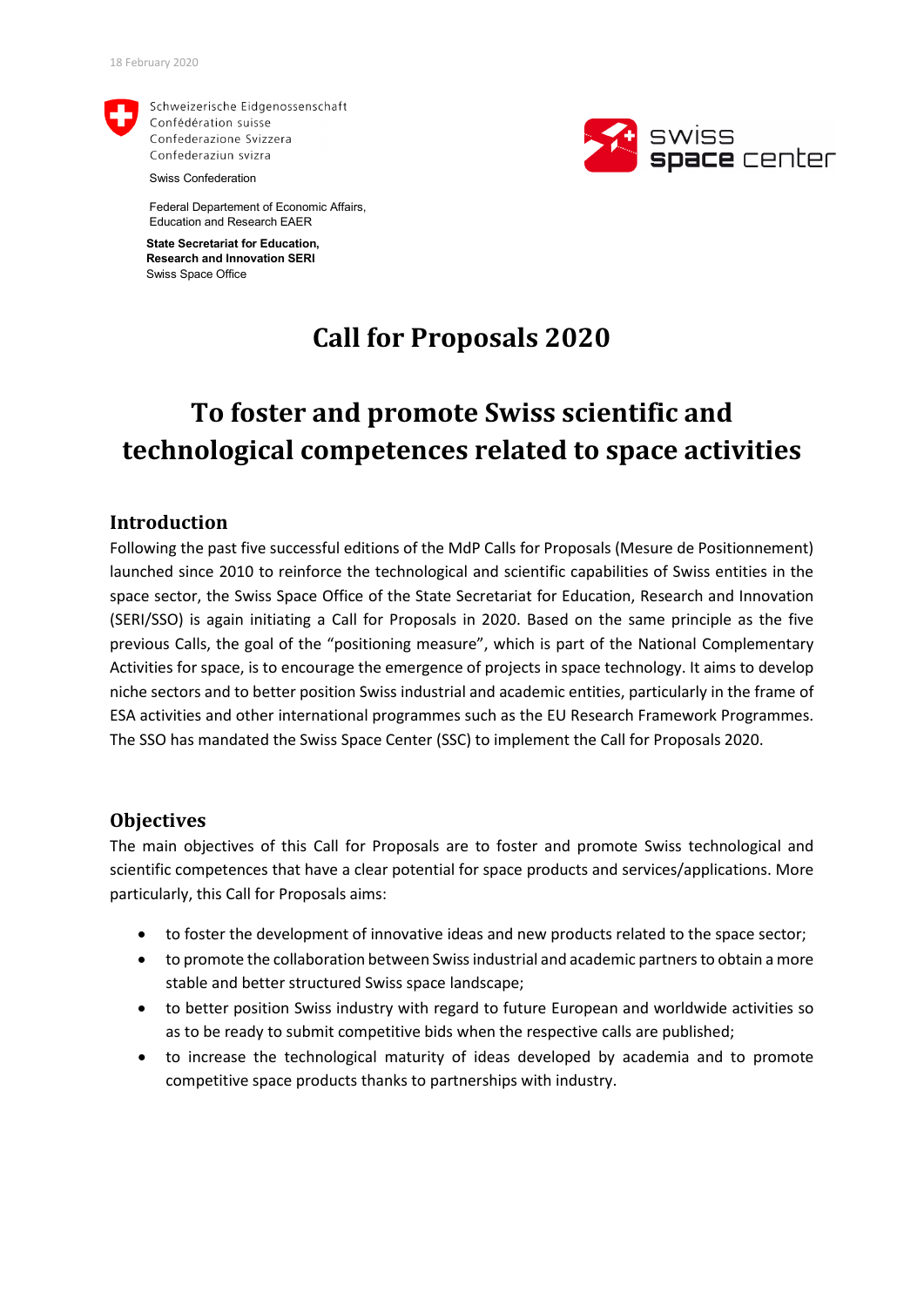### **Topics**

Topics to be proposed are open but must be related to the development of hardware and/or software for space applications. Preference will be given to topics linked to the priority areas according to the [Swiss Space Implementation Plan](https://www.sbfi.admin.ch/dam/sbfi/en/dokumente/webshop/2017/ssip-2018-2020.pdf.download.pdf/SSIP_Broschuere_e.pdf) (see Annex A). In addition, novel and disruptive ideas will be considered in order to foster development of niche sectors that have a clear potential to support the worldwide competitiveness of Swiss industry. Participants are also encouraged to look beyond traditional space markets. Both the development of new space technologies and of new services related to space may be proposed. With respect to the technology maturity or technological readiness level (TRL) as defined in Annex B1 (for hardware developments) and Annex B2 (for software developments), the proposed studies shall aim at reaching a TRL 3 or 4. The selected studies shall increase the TRL of already identified ideas/concepts at academic level thanks to cooperation with industry. In addition, proposals shall include a clear strategic plan indicating a roadmap to develop new products and/or new niche sectors, including funding strategies up to the final product.

### **Who may apply**

Only proposals submitted by Swiss academic institutions in partnership with industry will be considered. Academic partners may include laboratories from universities, institutes of technology (EPFL/ETHZ), universities of applied sciences (HES/FH), and research centers. In the frame of this proposal, a Swiss industrial partner is defined as an enterprise incorporated in Switzerland with proven development activities in the country.

In addition, the 2020 Call is also open to Austrian academic and industrial entities, as part of an agreement between the SERI and the Austrian Space Agency (FFG/ALR). A consortium of industry and academic entities may be formed between Swiss and Austrian partners, with no more than 1 Austrian partner in a consortium. For the specific rules to be observed by the Austrian partners, see ["RTI](http://www.ffg.at/ausschreibung/ASAP-SSO-2020)  Initiative. ASAP – [The Austrian Space Applications Programme. ASAP –](http://www.ffg.at/ausschreibung/ASAP-SSO-2020) SSO Call".

In case of cooperation with a foreign partner from a country other than Austria being envisaged, it must be duly explained in the proposal, including a justification for why its proposed activity cannot be performed in Switzerland. Furthermore, its share may not exceed 10% of the amount funded by the SERI.

### **Format of the proposal**

The proposal shall comprise the following four main elements and shall not exceed 50 pages(including annexes):

- 1. Cover letter
- 2. Answers to the "Guidelines on positioning measure proposals for space programs" (10 pages max)
- 3. Technical proposal (20 pages max)
- 4. Financial, management, and administrative proposal (20 pages max)

The "Guidelines on positioning measure proposals for space programmes" may be found in Annex C. These guidelines are based on the relevant ordinance defining the eligibility for subsidies, see <https://www.admin.ch/opc/fr/classified-compilation/20122266/201501010000/420.11.pdf>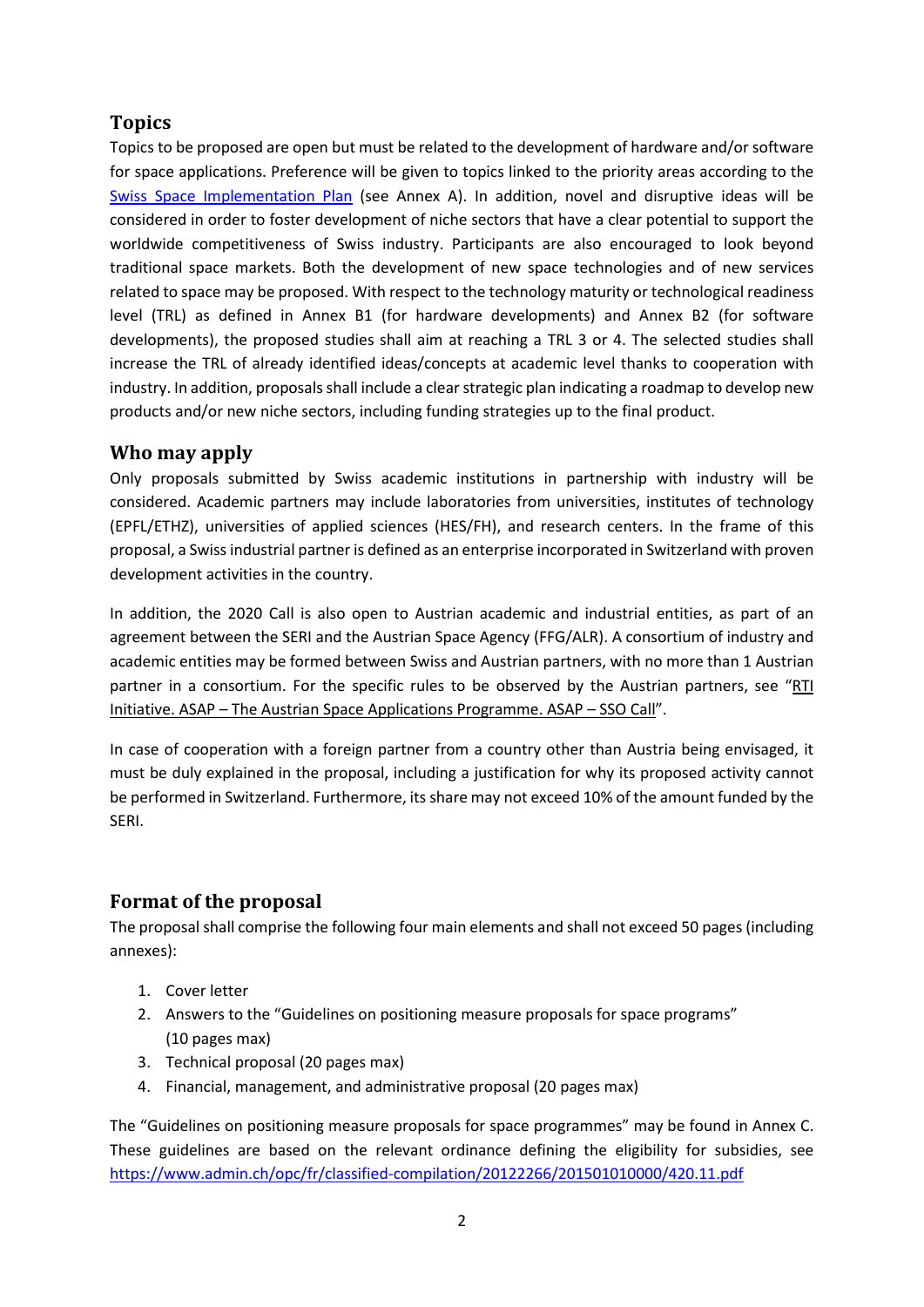The technical proposal (element 3) shall be structured according to the following main sections:

- Motivation for pursuing the proposed project (Why?)
- Technical description of the study (What?)
- Technical and/or scientific approaches selected (How?)
- Study plan logic with a clear link between the academic and industrial partners
- Work breakdown structure
- Work package description

The financial, management, and administrative proposal (element 4) shall include the following main sections:

- Structure of the team
- Experience of the bidders
- Key personnel description (with 1-page CVs)
- Detailed costing based on ESA PSS A2, A8, and A15 standard (see Annex D)
- Travel and subsistence expenses
- A payment plan in 3 instalments (in principle 40% at kick-off, 40% after a successful mid-term review, and 20% after reception of all deliverables)
- Strategic plan with a roadmap on the foreseen further technology developments, with funding resources, up to target product(s)

### **Duration of the study**

The proposed studies shall last for a maximum of 15 months from kick-off to delivery of the final report.

### **Deliverables**

- Minutes of meetings shall be submitted by the project participants following the Kick-off meeting, the mid-term and final reviews.
- A mid-term report shall be submitted prior to issuing the invoice for the  $2^{nd}$  instalment.
- A final report and an executive summary, describing the activities performed in the frame of the study as well as the strategy for further developing the proposed product/service towards its operational application, shall be delivered no later than one month after the end of the study.
- Progress reports shall be submitted to the SSC.

### **Financial support**

**A maximum amount of 250'000 CHF** is allocated to each selected study, to be considered as a unique subsidy, which cannot be extended. The ratio between the financial amount for the academic and industrial partners has to respect a minimum value of 1/3, i.e. at least one third of the amount has to be allocated to one of the two types of partners. The funding shall be used exclusively to pay for salaries and a limited amount for travel and subsistence expenses.

The work packages of Austrian partners, if any, will be funded directly by the FFG/ALR, up to a maximum of 100.000 EUR, and is part of the 250'000 CHF budget.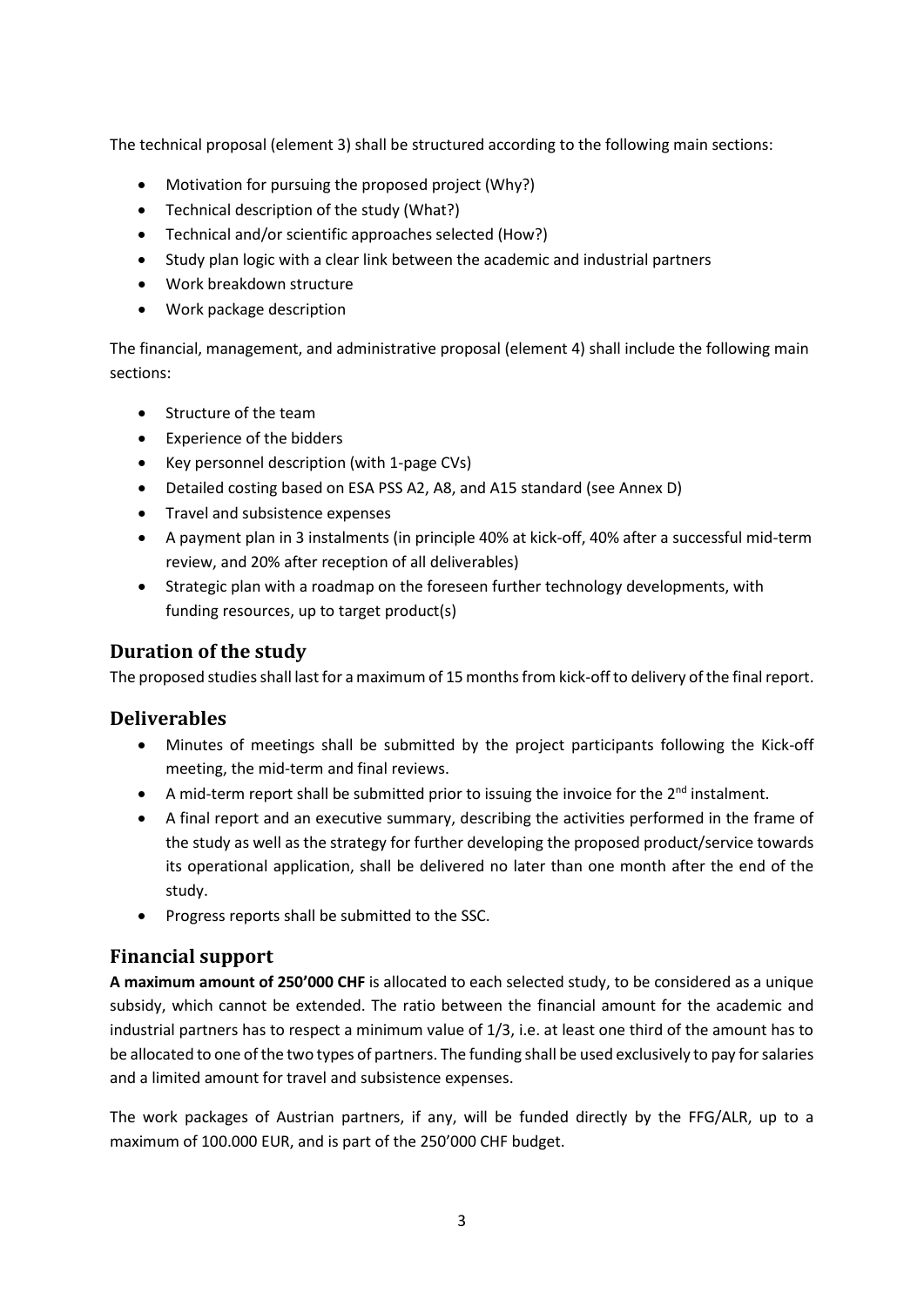Austrian partners participating in the Call 2020 are required to state costs in CHF. The CHF/EUR rate applied will be 1:1 (1Euro=1CHF).

### **Evaluation procedure**

The technical and scientific evaluation (of elements 3 and 4) will be organized by the Swiss Space Center on behalf of SERI/SSO. Analogous to the ESA system, the evaluation procedure will be based on a set of evaluation criteria (see below). A committee consisting of both national and international recognized experts will evaluate the proposals. The Swiss Space Center will transmit a recommendation to the SERI/SSO based on the results of the technical and scientific evaluation. For the proposals that will have a positive recommendation, SERI/SSO will evaluate the answers to the "Guidelines on positioning measure proposals for space programmes" (element 2) as described in Annex C. This evaluation includes the consultation of federal organisations concerned, in particular the Swiss National Science Foundation (SNF) and InnoSuisse. The final funding decision lies entirely with the SERI.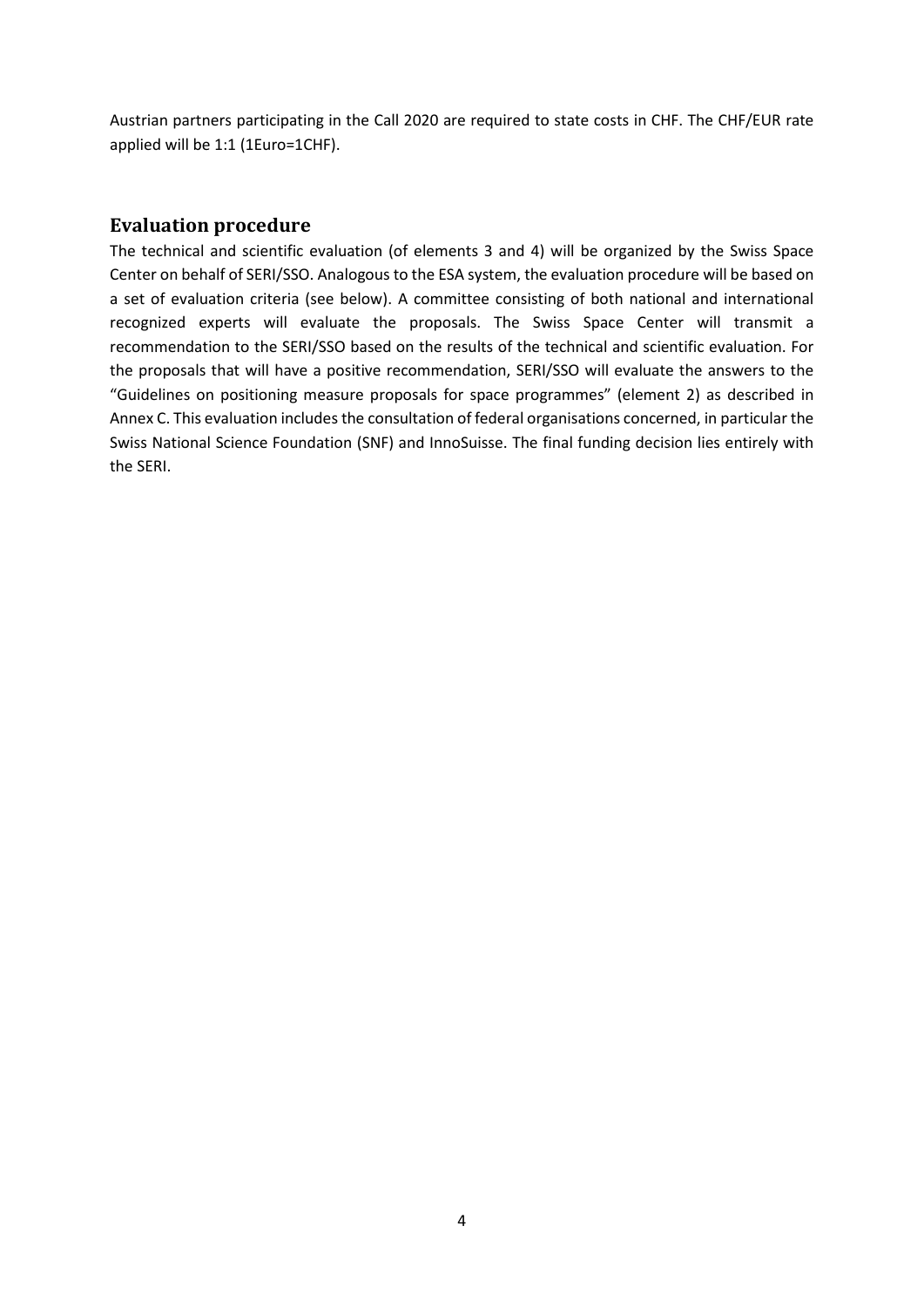### **Evaluation criteria**

In evaluating the proposals (elements 3 and 4), the following criteria will be applied:

- 1. background and experience of the study team members
- 2. potential for innovation of the topic proposed
- 3. quality and suitability of proposed programme of work
- 4. adequacy of management, costing, and planning for the execution of work

The numbers of proposals that will finally be selected for funding by SERI/SSO will also depend on the available credit at the time the decision will be taken.

### **Value Added Tax, Intellectual Property Rights and Confidentiality**

The funding of the Swiss Confederation for successful proposals is a subsidy based on a decision, and is not subject to the value added tax (VAT).

The intellectual property rights (IPR) will entirely belong to the authors of the proposals. A signed Intellectual Property (IP) agreement, as reached by the project partners, shall be submitted at the kickoff meeting, together with an overview of all IPR issues anticipated to arise (Software licences etc.).

General information about the funded projects will be publicly available. However, in exceptional cases, a proposer might wish to restrict the level of information to be published. Such restrictions shall be duly justified in the proposal and will be determined at the kick-off meeting.

Finally, anyone involved in the evaluation process and not member of the Swiss Public administration shall sign a non-disclosure agreement to ensure confidentiality of the projects proposed in the frame of this Call.

### **Schedule**

- 19 February 2020: Publication of the Call for Proposals 2020
- 21 April 2020: Deadline to submit the proposals to the Swiss Space Center
- 28 August 2020: Funding decision by SERI
- Sept-Oct 2020: Kick-off meetings
- 1 November 2020: Start of study
- Dec. 2021-Jan. 2022: Final review (including technical presentation and strategic outlook)
- 31 January 2022: End of Study / All deliverables submitted
- February 2022: Presentation of project at the Swiss Space Center (public event)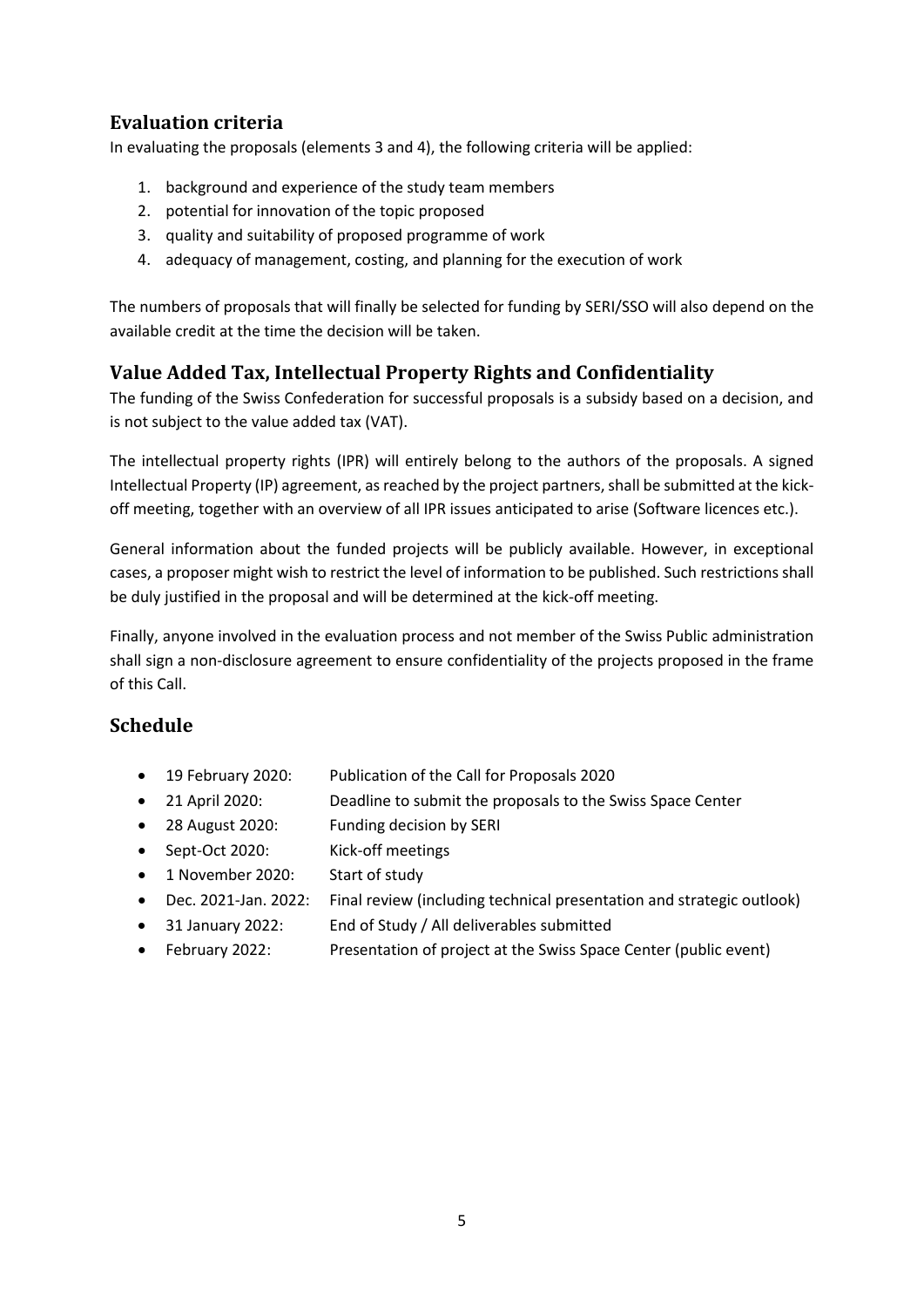### **Submission of the proposals**

**Only proposals received by Tuesday 21 April 2020 at 23:59 (CET) will be accepted for evaluation**. Each proposal, written in English, shall be submitted in electronic format (PDF) and shall consist of two separate files:

- A file with the complete proposal with the four elements
- A file containing only element 2 (Annex C)

to the following address:

Swiss Space Center Julien Bonnaud Email: julien.bonnaud@epfl.ch Tel: +41 (0)21 693 73 72

### **Questions and requests for clarifications**

Any questions related to this Call for Proposals shall be submitted to Julien Bonnaud.

The answers will also be published on the Swiss Space Center's website <https://www.spacecenter.ch/activities/fundingopportunities/mdp/> as well as any relevant information.

### **Annexes**

- Annex A: Priority areas according to the Swiss Space Implementation Plan
- Annex B1: Technological readiness levels (TRL) for hardware developments
- Annex B2: Technological readiness levels (TRL) for software developments
- Annex C: Guidelines on positioning measure proposals for space programmes
- Annex D: Financial forms based on ESA PSS A2, A8 and A10 standard

### **URL**

This document and all the annexes may be downloaded in electronic format from <https://www.spacecenter.ch/activities/fundingopportunities/mdp/>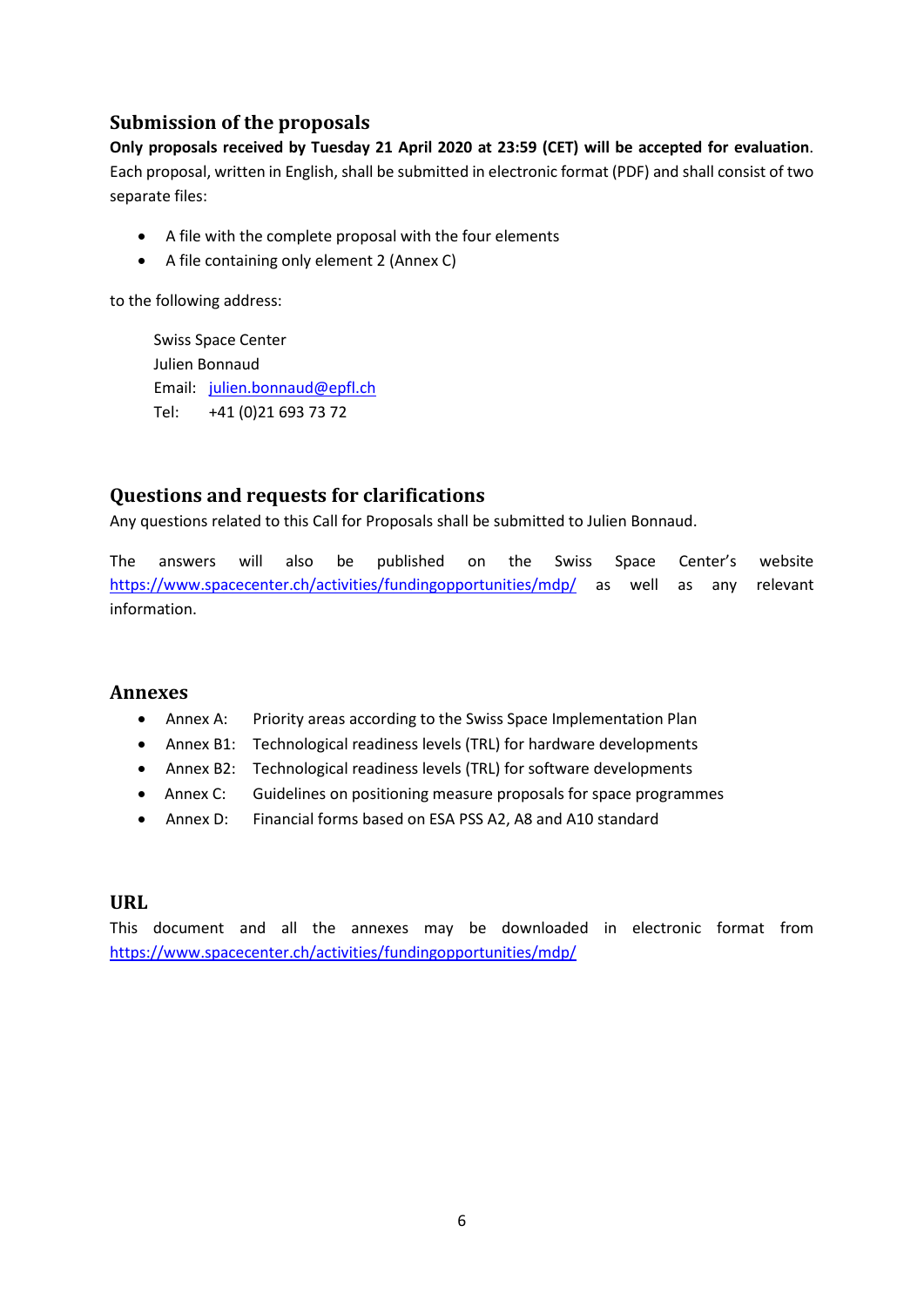### **Annex A**

### **Priority areas according to the Swiss Space Implementation Plan (SSIP)[1](#page-6-0)**

- Priority area A: **High-precision mechanisms and structures**
- Priority area B: **Atomic clocks**
- Priority area C: **Photonics**
- Priority area D: **Technologies for scientific instruments**
- Priority area E: **Technologies for user-funded applications**

<span id="page-6-0"></span> <sup>1</sup> [https://www.sbfi.admin.ch/dam/sbfi/en/dokumente/webshop/2017/ssip-2018-](https://www.sbfi.admin.ch/dam/sbfi/en/dokumente/webshop/2017/ssip-2018-2020.pdf.download.pdf/SSIP_Broschuere_e.pdf) [2020.pdf.download.pdf/SSIP\\_Broschuere\\_e.pdf](https://www.sbfi.admin.ch/dam/sbfi/en/dokumente/webshop/2017/ssip-2018-2020.pdf.download.pdf/SSIP_Broschuere_e.pdf)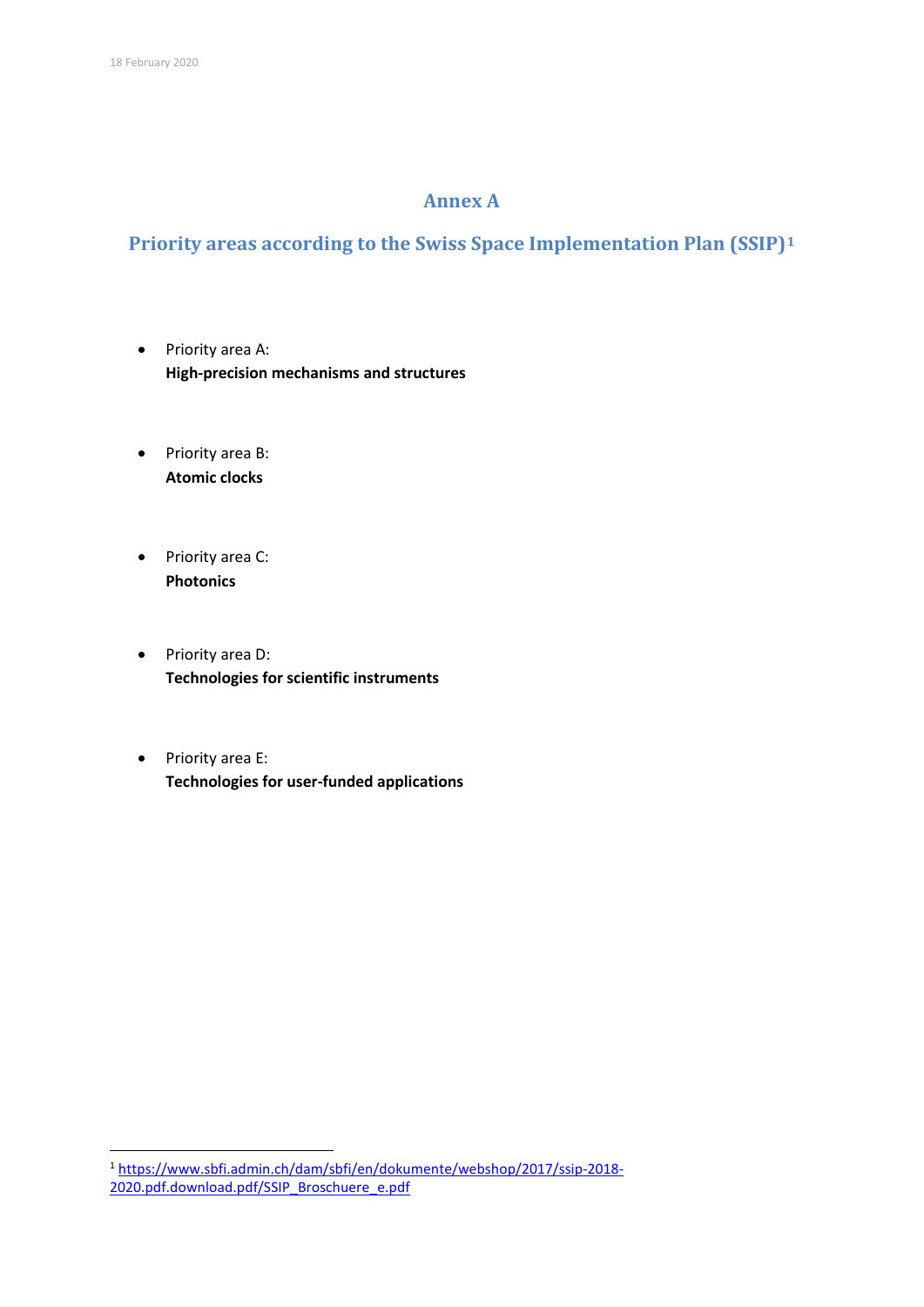## **Annex B1**

**Technological readiness levels (TRL) for hardware developments**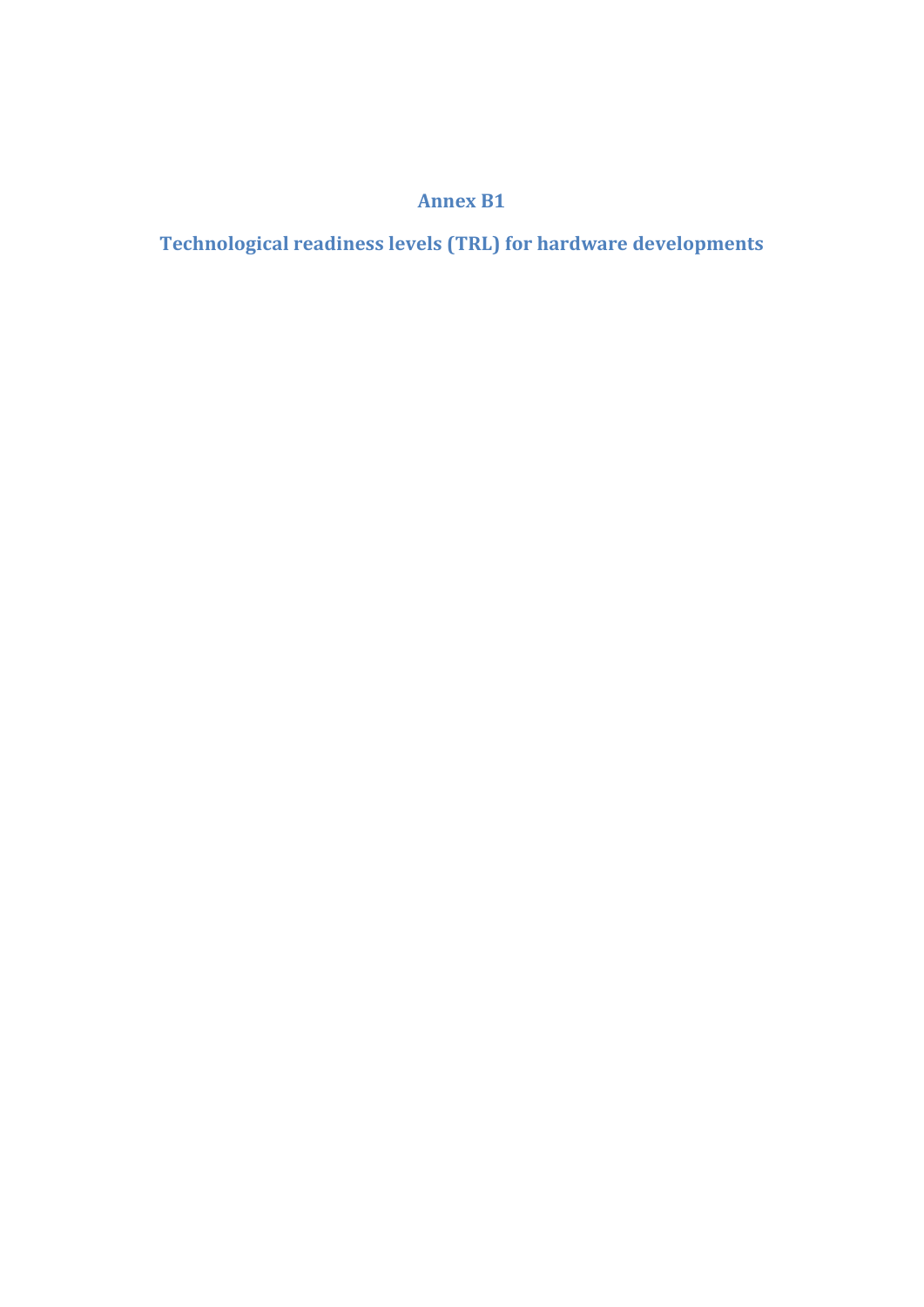### **Technology Development**

**Breadboard Model**: Any equipment or part of it which is functionally and electrically representative of flight H/W and which is used to validate a new or critical feature of the design. There are no specific requirement for configuration and interface control.

**Elegant Breadboard**: EB refers to an equipment between a BB and EM. It is built using commercial grade components and a configuration close to that of the FM. In other words, it is not a BB with physically separated units interconnected by cables and wires but a fully integrate unit in a configuration and with interfaces representative of the FM. There are no specific requirements for configuration and interface control.

#### TRL 1 **Basic principles observed and reported**

This is the lowest "level" of technology maturation. At this level, scientific research begins to be translated into applied research and development. Examples might include studies of basic properties of materials (e.g., tensile strength as a function of temperature for a new fiber).

### TRL 2 **Technology concept and application formulated**

Once basic physical principles are observed, then at the next level of maturation, practical applications of those characteristics can be 'invented' or identified. For example, following the observation of high critical temperature (Htc) superconductivity, potential applications of the new material for thin film devices (e.g., SIS mixers) and in instrument systems (e.g., telescope sensors) can be defined. At this level, the application is still speculative: there is not experimental proof or detailed analysis to support the conjecture.

#### BB TRL 3 **Analytical and experimental critical function and/or characteristic proof-of concept**

At this step in the maturation process, active research and development (R&D) is initiated. This must include both analytical studies to set the technology into an appropriate context and laboratory-based studies to physically validate that the analytical predictions are correct. These studies and experiments should constitute "proof-of-concept" validation of the applications/concepts formulated at TRL 2. For example, a concept for High Energy Density Matter (HEDM) propulsion might depend on slush or super-cooled hydrogen as a propellant: TRL 3 might be attained when the concept-enabling phase/temperature/pressure for the fluid was achieved in a laboratory.

#### EB TRL 4 **Component and/or breadboard validation in laboratory environment**

Following successful "proof-of-concept" work, basic technological elements must be integrated to establish that the "pieces" will work together to achieve concept-enabling levels of performance for a component and/or breadboard. This validation must devised to support the concept that was formulated earlier, and should also be consistent with the requirements of potential system applications. The validation is relatively "low-fidelity" compared to the eventual system: it could be composed of ad hoc discrete components in a laboratory. For example, a TRL 4 demonstration of a new 'fuzzy logic' approach to avionics might consist of testing the algorithms in a partially computer-based, partially bench-top component (e.g., fiber optic gyros) demonstration in a controls lab using simulated vehicle inputs.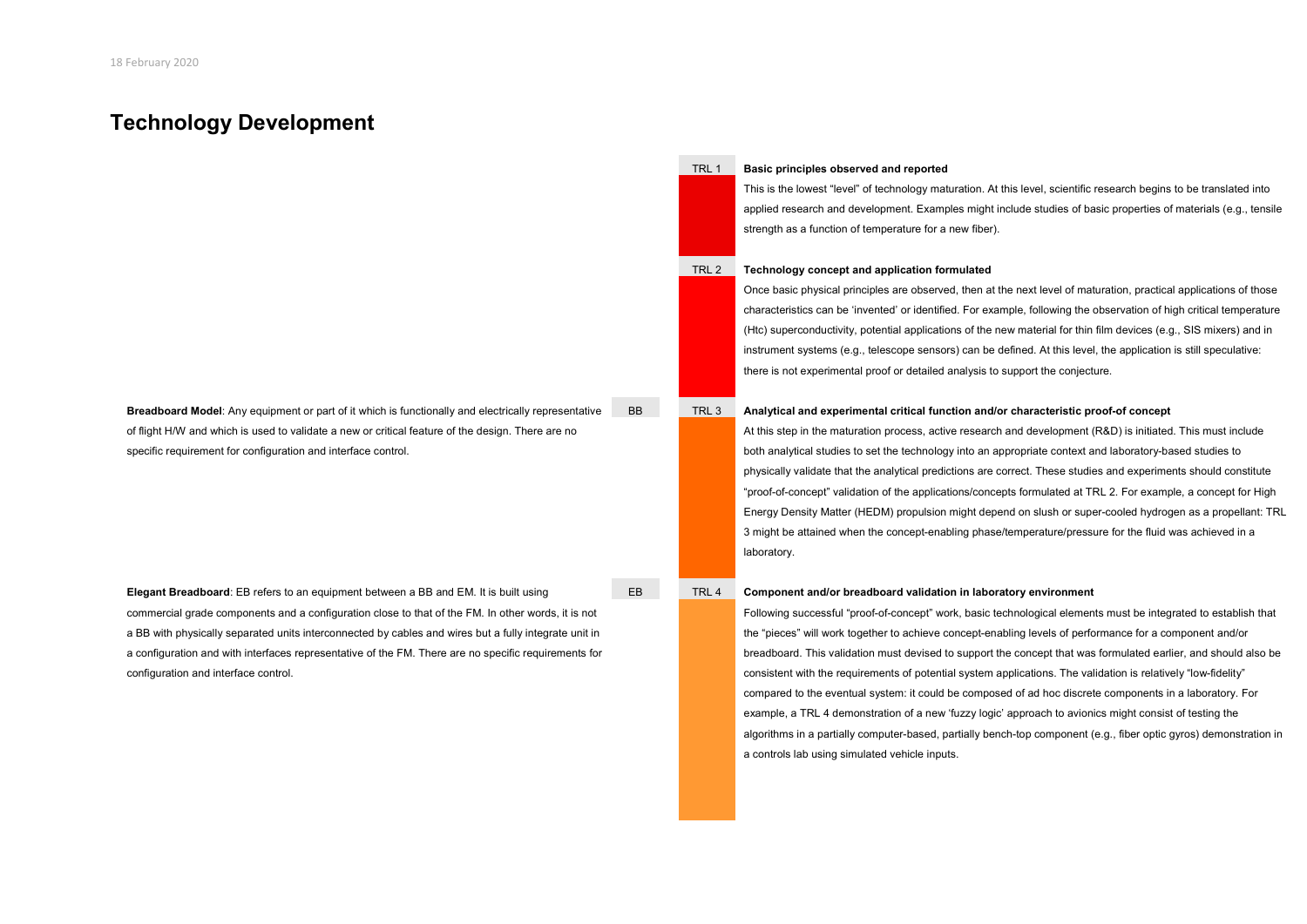**Engineering Model**: An EM shall be fully representative of FM except that a lower standard of electrical components may be used. The standard of these components shall be the highest achievable within the schedule constraints. Any and all redundancy which will be in the flight standard model shall be provided in the EM unless otherwise agreed with the customer. If redundancy is not required in the EM by the customer, switching functions associated with redundant functions shall be demonstrated and dummy hardware may be required to ensure the EM is representative for certain tests. A clear statement of the EM as designed / as built status shall be made available by the supplier.

**Engineering Qualification Model**: An EQM shall be fully representative of FM except that a lower standard of electrical components may be used. The standard of these components shall be the highest achievable within the schedule constraints but using the same manufacturer, the same type and the same package as for the FM. Only the testing and the screening of the parts might be different compared to the FM. Any and all redundancy will be in the flight standard model shall be provided in the EQM unless otherwise agreed with the customer. If redundancy is not required by the customer, switching functions associated with redundant functions shall be demonstrated and dummy H/W may be required to ensure the EQM is representative for certain tests.

The EQM shall be subjected to the full equipment level qualification test sequence. EQM shall be built to full flight standard in accordance with the PA and CDAM requirement except for EEE parts. Interchange ability status shall be identified. Testing shall be in accordance with supplier issued plans approved by the customer. Test reports shall be produced and issued.

Qualification Model: The QM shall be built to full flight standard in accordance with the PA and CADM requirement imposed on FMs. Flight standard parts shall be used. QMs shall be subjected to full qualification testing.

The customer shall approve the relevant est planes and report to establish acceptance of the qualification status.

Following the successful qualification testing, the QM is not considered suitable for use on the satellite.

QM

#### EM TRL 5 **Component and/or breadboard validation in relevant environment**

At this, the fidelity of the component and/or breadboard being tested has to increase significantly. The basic technological elements must be integrated with reasonably realistic supporting elements so that the total applications (component-level, sub-system level, or system-level) can be tested in a 'simulated' or somewhat realistic environment. From one to several new technologies might be involved in the demonstration. For example, a new type of solar photovoltaic material promising higher efficiencies would at this level be used in an actual fabricated solar array 'blanket' that would be integrated with power supplies, supporting structure, etc., and tested in a thermal vacuum chamber with solar simulation capability.

#### EQM TRL 6 **System/subsystem model or prototype demonstration in a relevant environment (ground or space)**

A major step in the level of fidelity of the technology demonstration follows the completion of TRL 5. At TRL 6, a representative model or prototype system or system — which would go well beyond ad hoc, 'patch-cord' or discrete component level breadboarding — would be tested in a relevant environment. At this level, if the only 'relevant environment' is the environment of space, then the model/prototype must be demonstrated in space. Of course, the demonstration should be successful to represent a true TRL 6. Not all technologies will undergo a TRL 6 demonstration: at this point the maturation step is driven more by assuring management confidence than by R&D requirements. The demonstration might represent an actual system application, or it might only be similar to the planned application, but using the same technologies. At this level, several-to-many new technologies might be integrated into the demonstration. For example, a innovative approach to high temperature/low mass radiators, involving liquid droplets and composite materials, would be demonstrated to TRL 6 by actually flying a working, sub-scale (but scalable) model of the system on a Space Shuttle or International Space Station 'pallet'. In this example, the reason space is the 'relevant' environment is that microgravity plus vacuum plus thermal environment effects will dictate the success/failure of the system — and the only way to validate the technology is in space.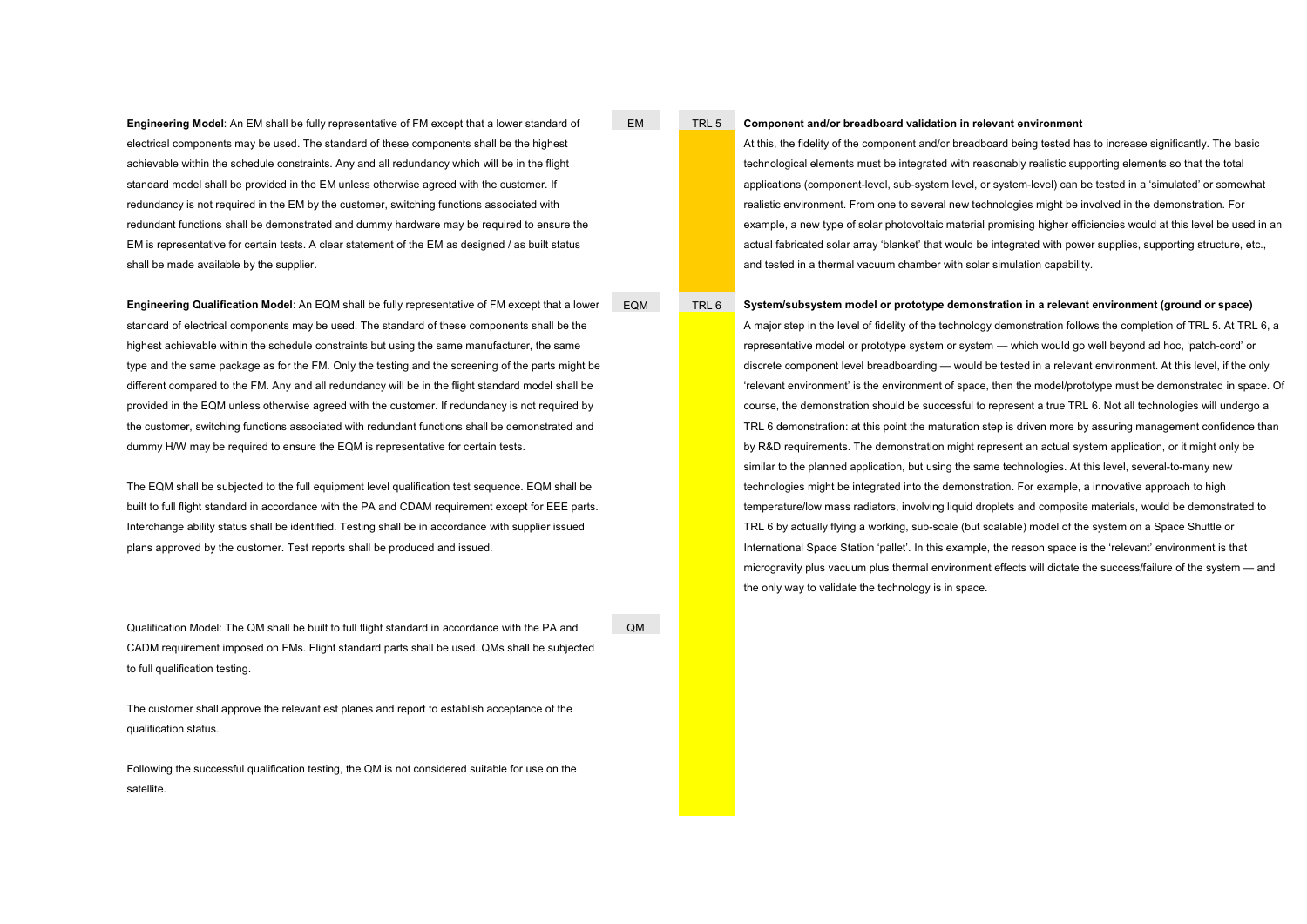Protoflight Model: The PFM shall be built to full flight standard in accordance with the PA and CDAM requirements imposed on FMs. Flight standards parts shall be used.

PFMs shall be subjected to protoflight qualification testing. The customer shall approve the relevant test plans and reports to established acceptance of protoflight qualification.

Following successful PFM testing, the PFM shall be used during PFM testing of the satellite PFM and shall successfully withstand these environmental tests in order to achieve full qualification.

If more than one of the same standard equipment is required for use on the satellite, only one of these needs to be a PFM; the other ones need only to be acceptance tested, unless otherwise specified by the customer.

Flight Model: Te FM shall be built to fully flight standard in accordance with PA and CADM requirements. Flight standard parts shall be used.

Flight models shall be subject to flight acceptance testing. The customer shall approve the relevant plans and report to establish that testing is performed to the required level.

#### PFM TRL 7 **System prototype demonstration in a space environment**

TRL 7 is a significant step beyond TRL 6, requiring an actual system prototype demonstration in a space environment. It has not always been implemented in the past. In this case, the prototype should be near or at the scale of the planned operational system and the demonstration must take place in space. The driving purposes for achieving this level of maturity are to assure system engineering and development management confidence (more than for purposes of technology R&D). Therefore, the demonstration must be of a prototype of that application. Not all technologies in all systems will go to this level. TRL 7 would normally only be performed in cases where the technology and/or subsystem application is mission critical and relatively high risk. Example: the Mars Pathfinder Rover is a TRL 7 technology demonstration for future Mars micro-rovers based on that system design. Example: X-vehicles are TRL 7, as are the demonstration projects planned in the New Millennium spacecraft program.

FM TRL 7 see above

#### TLR 8 **Actual system completed and "flight qualified" through test and demonstration (ground or space)**

By definition, all technologies being applied in actual systems go through TRL 8. In almost all cases, this level is the end of true 'system development' for most technology elements. Example: this would include DDT&E through Theoretical First Unit (TFU) for a new reusable launch vehicle. This might include integration of new technology into an existing system. Example: loading and testing successfully a new control algorithm into the onboard computer on Hubble Space Telescope while in orbit.

#### TRL 9 **Actual system "flight proven" through successful mission operations**

By definition, all technologies being applied in actual systems go through TRL 9. In almost all cases, the end of last 'bug fixing' aspects of true 'system development'. For example, small fixes/changes to address problems found following launch (through '30 days' or some related date). This might include integration of new technology into an existing system (such operating a new artificial intelligence tool into operational mission control at JSC). This TRL does not include planned product improvement of ongoing or reusable systems. For example, a new engine for an existing RLV would not start at TRL 9: such 'technology' upgrades would start over at the appropriate level in the TRL system.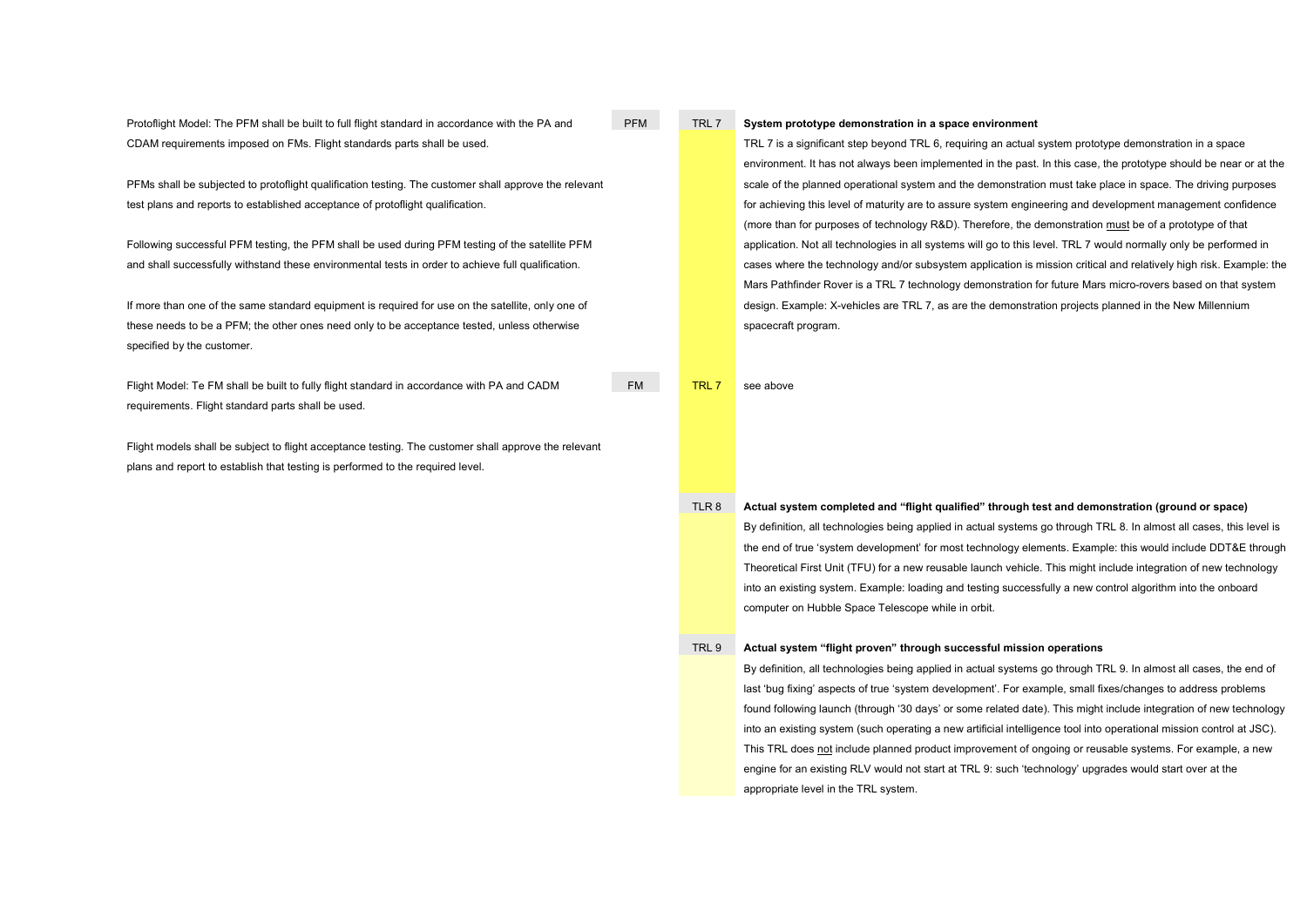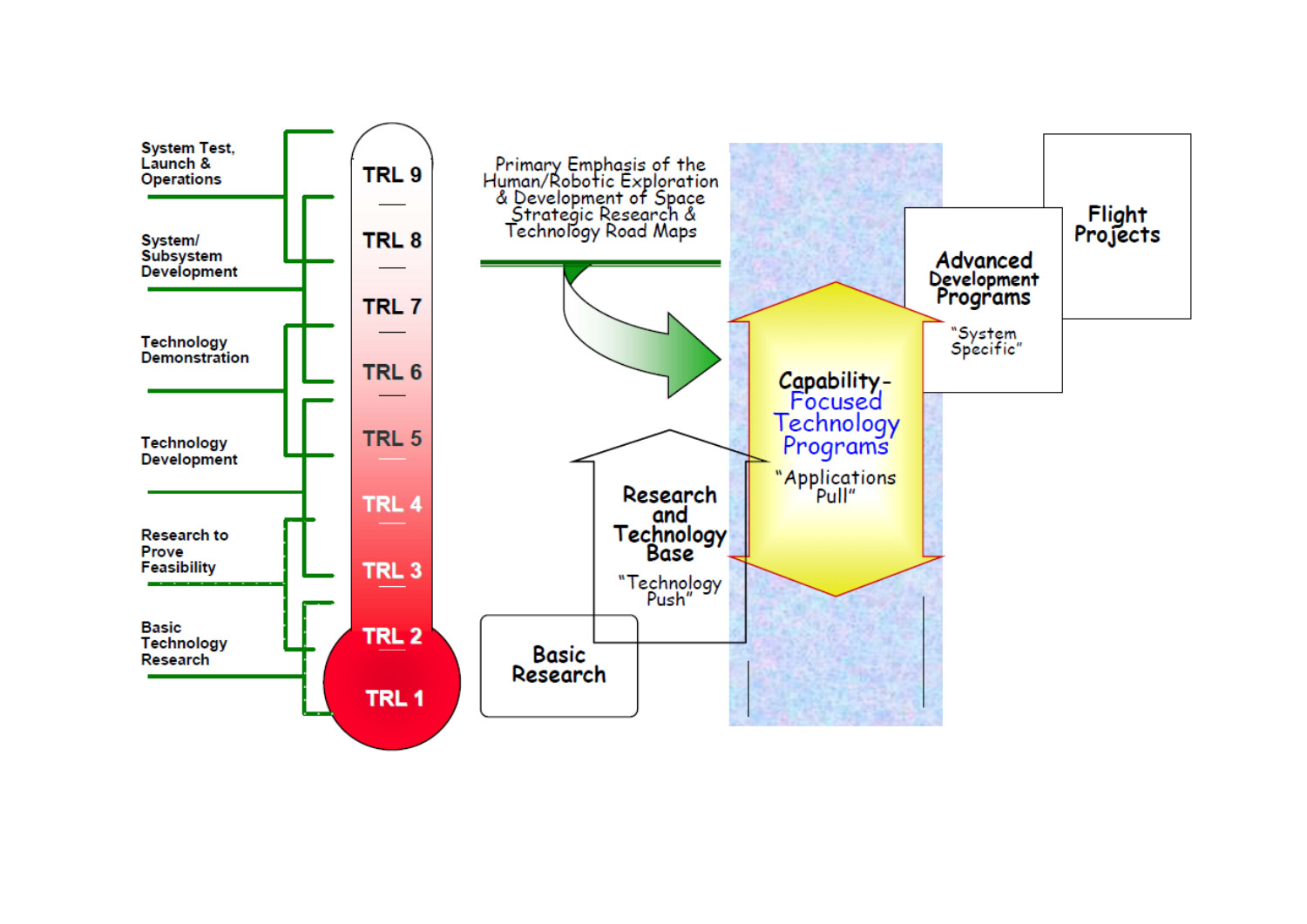### **Annex B2**

### **Technological readiness levels (TRL) for software developments**

See:

Annex B - Correspondences for the use of TRLs for software in ESA programmes

of the ["Guidelines for the use of TRLs in ESA programmes"](https://artes.esa.int/sites/default/files/ESSB-HB-E-002-Issue1%2821August2013%29.pdf), starting at page 13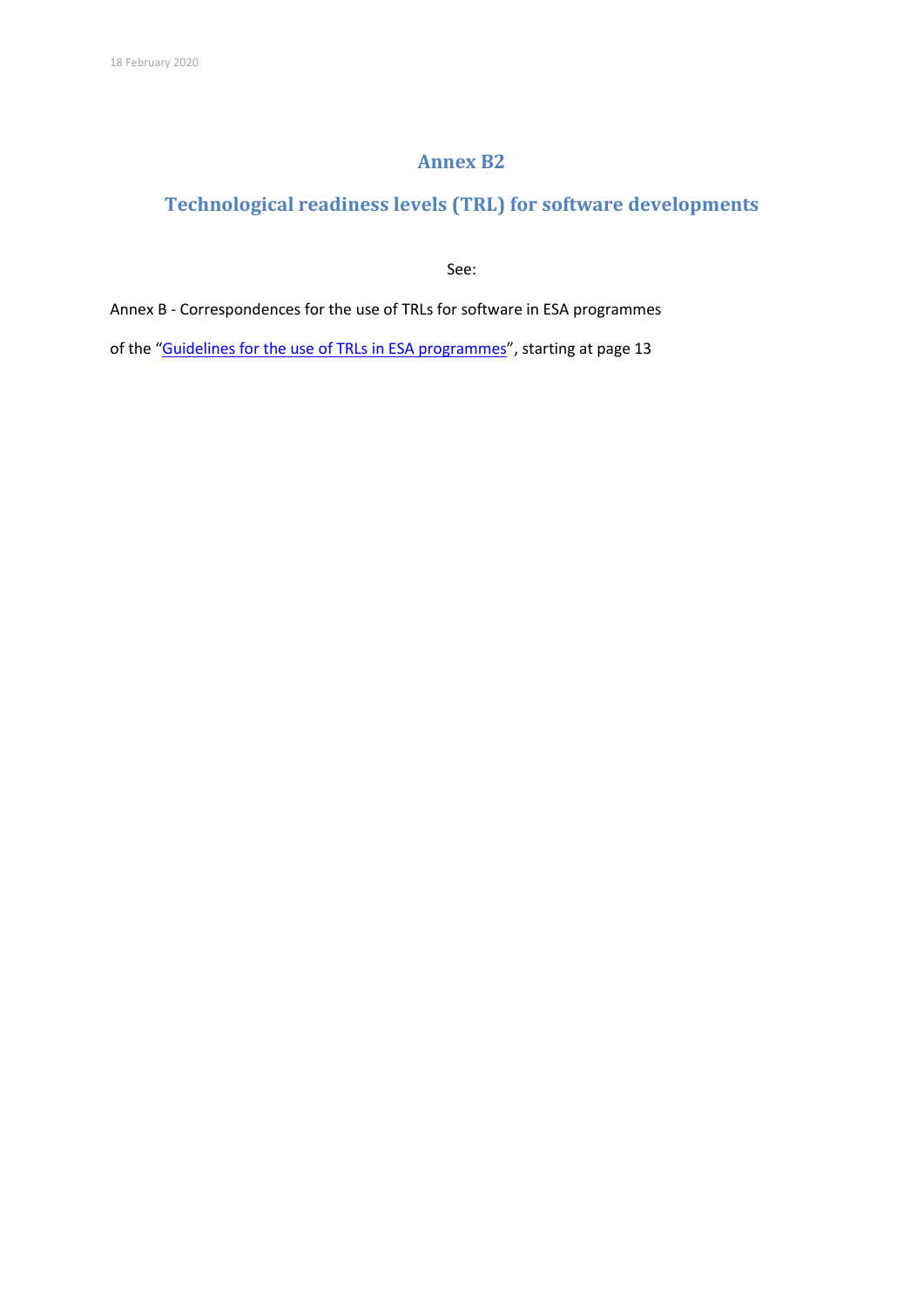### **Annex C**

### **Guidelines on positioning measure proposals for space programmes.**

### **Introduction**

The present guidelines and eligibility conditions for grants in terms of the "Positioning Measure" are based on the "National Complementary Activities" pursuant to the Federal Council Dispatch on Education, Research and Innovation and the Ordinance to foster research and innovation (RS 420.11). The aim of this Positioning Measure is to fund innovative studies that will enable Swiss companies and research institutes to prepare themselves in view of European institutional programmes, especially of the European Space Agency (ESA) and the EU Research Framework Programmes.

### **Eligibility conditions**

Grants are awarded to applicants:

- Whose studies will benefit Switzerland as a whole
- Who would otherwise be unable to obtain adequate and timely funding from another source
- Who can guarantee that grants will be used in an efficient manner and that administrative procedures will be kept to a strict minimum

### **Questions to be answered**

- 1. Identity and contact information of main applicant (project manager)
- 2. Identity and contact information of project partners
- 3. Experience that the applicant and project partners have in the field of which the study will be conducted
- 4. Brief description of the study, including budget, duration and human resource requirements
- 5. Strategic plan with a roadmap on the foreseen further technology developments, with funding resources, up to target product(s)
- 6. Amount of funding requested
- 7. Other sources of own or third-party funding (if applicable).